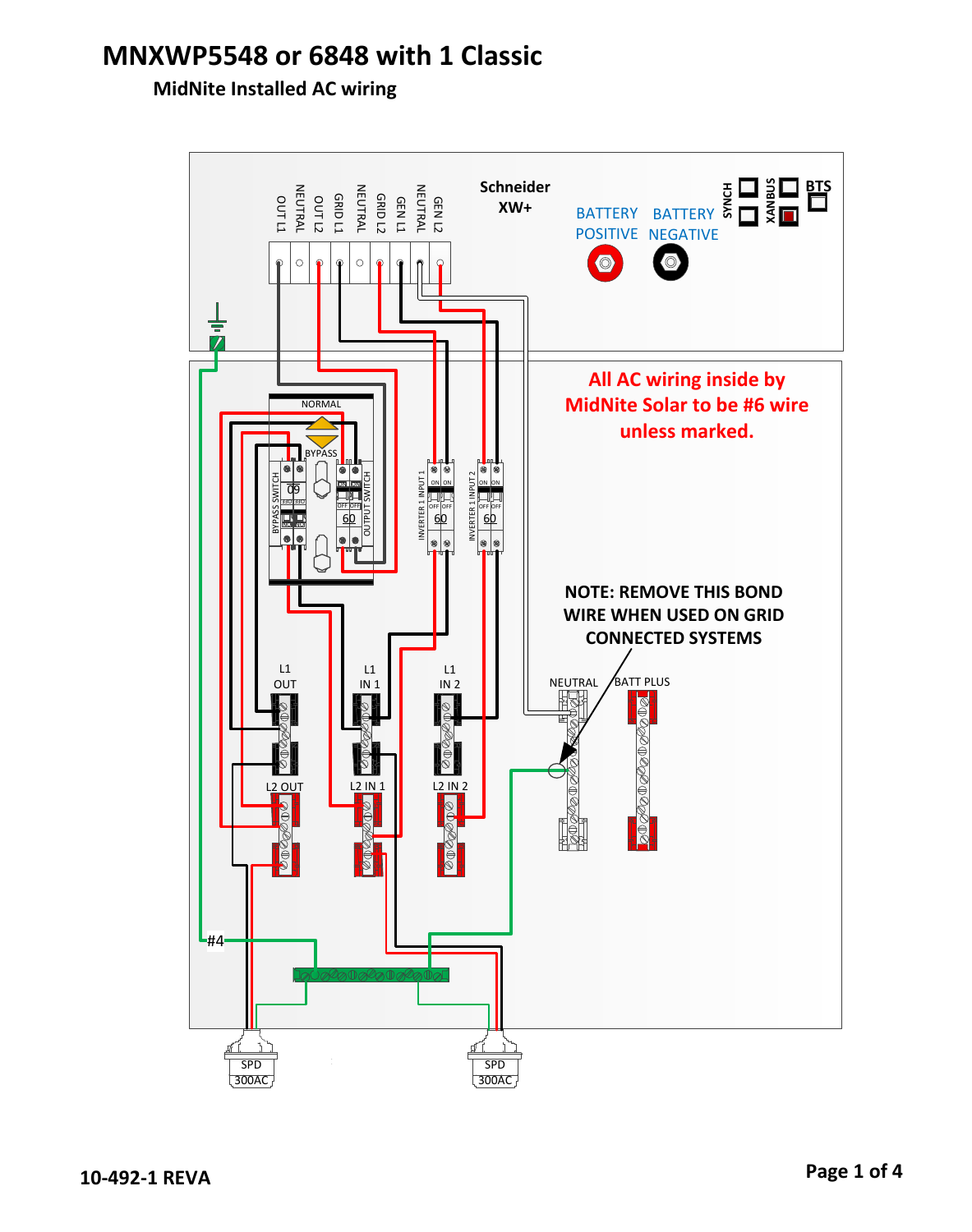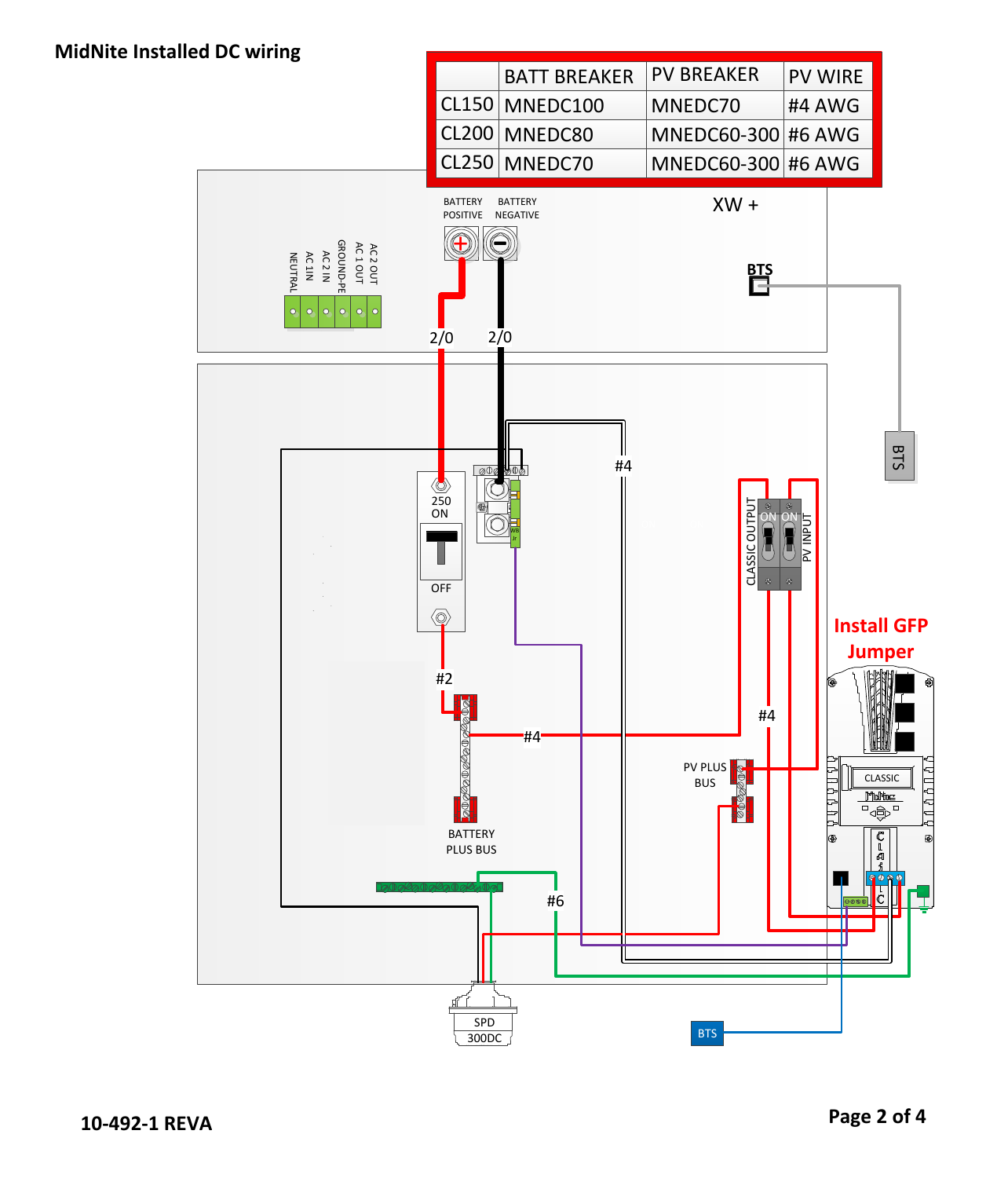## **Customer Installed AC Wiring**



**10-492-1 REVA**